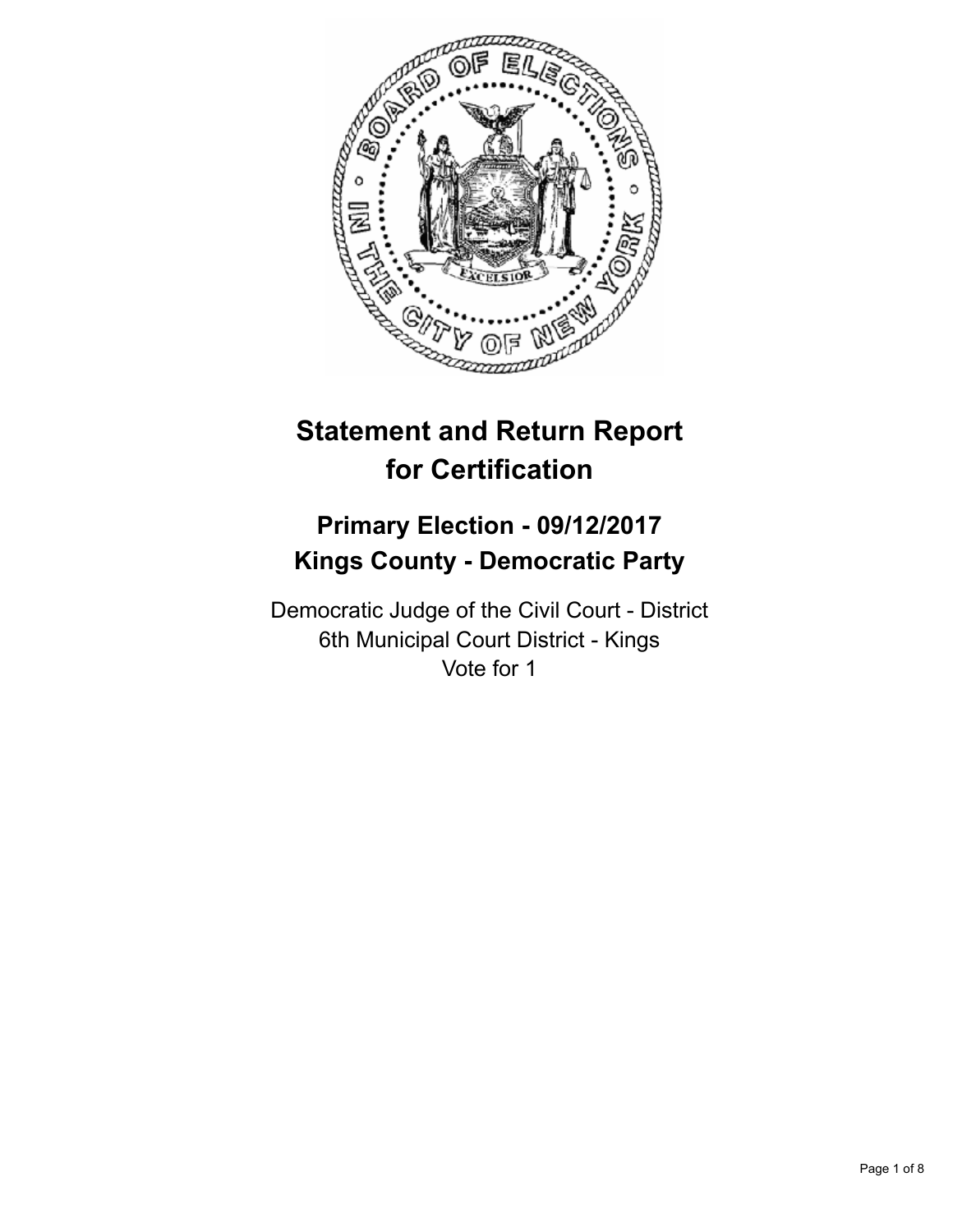

| PUBLIC COUNTER                                           | 450 |
|----------------------------------------------------------|-----|
| <b>MANUALLY COUNTED EMERGENCY</b>                        | 0   |
| ABSENTEE / MILITARY                                      | 13  |
| AFFIDAVIT                                                | 0   |
| <b>Total Ballots</b>                                     | 463 |
| Less - Inapplicable Federal/Special Presidential Ballots | 0   |
| <b>Total Applicable Ballots</b>                          | 463 |
| DEREFIM B. NECKLES                                       | 97  |
| RUPERT V. BARRY                                          | 63  |
| <b>HEMALEE J. PATEL</b>                                  | 57  |
| ELENA BARON                                              | 166 |
| CHARLES FINKELSTEIN (WRITE-IN)                           | 2   |
| UNATTRIBUTABLE WRITE-IN (WRITE-IN)                       | 1   |
| <b>Total Votes</b>                                       | 386 |
| Unrecorded                                               | 77  |

| <b>PUBLIC COUNTER</b>                                    | 9,162    |
|----------------------------------------------------------|----------|
| MANUALLY COUNTED EMERGENCY                               | 0        |
| <b>ABSENTEE / MILITARY</b>                               | 214      |
| <b>AFFIDAVIT</b>                                         | 72       |
| <b>Total Ballots</b>                                     | 9,448    |
| Less - Inapplicable Federal/Special Presidential Ballots | $\Omega$ |
| <b>Total Applicable Ballots</b>                          | 9,448    |
| <b>DEREFIM B. NECKLES</b>                                | 1,663    |
| <b>RUPERT V. BARRY</b>                                   | 1,888    |
| <b>HEMALEE J. PATEL</b>                                  | 1,238    |
| <b>ELENA BARON</b>                                       | 3,035    |
| BRIAN M. LOGAN (WRITE-IN)                                | 1        |
| JACK WEINSTIEN (WRITE-IN)                                | 1        |
| JAMES BEDNACK (WRITE-IN)                                 | 1        |
| JASMINE ROGERS (WRITE-IN)                                | 1        |
| JUDGE MATHIS (WRITE-IN)                                  | 1        |
| LOUIS KLIEGER (WRITE-IN)                                 | 1        |
| ROY MITCHELL (WRITE-IN)                                  | 1        |
| SHIRLEY CHISHOLM (WRITE-IN)                              | 1        |
| UNATTRIBUTABLE WRITE-IN (WRITE-IN)                       | 5        |
| UNCOUNTED WRITE-IN PER STATUTE (WRITE-IN)                | 2        |
| <b>Total Votes</b>                                       | 7,839    |
| Unrecorded                                               | 1,609    |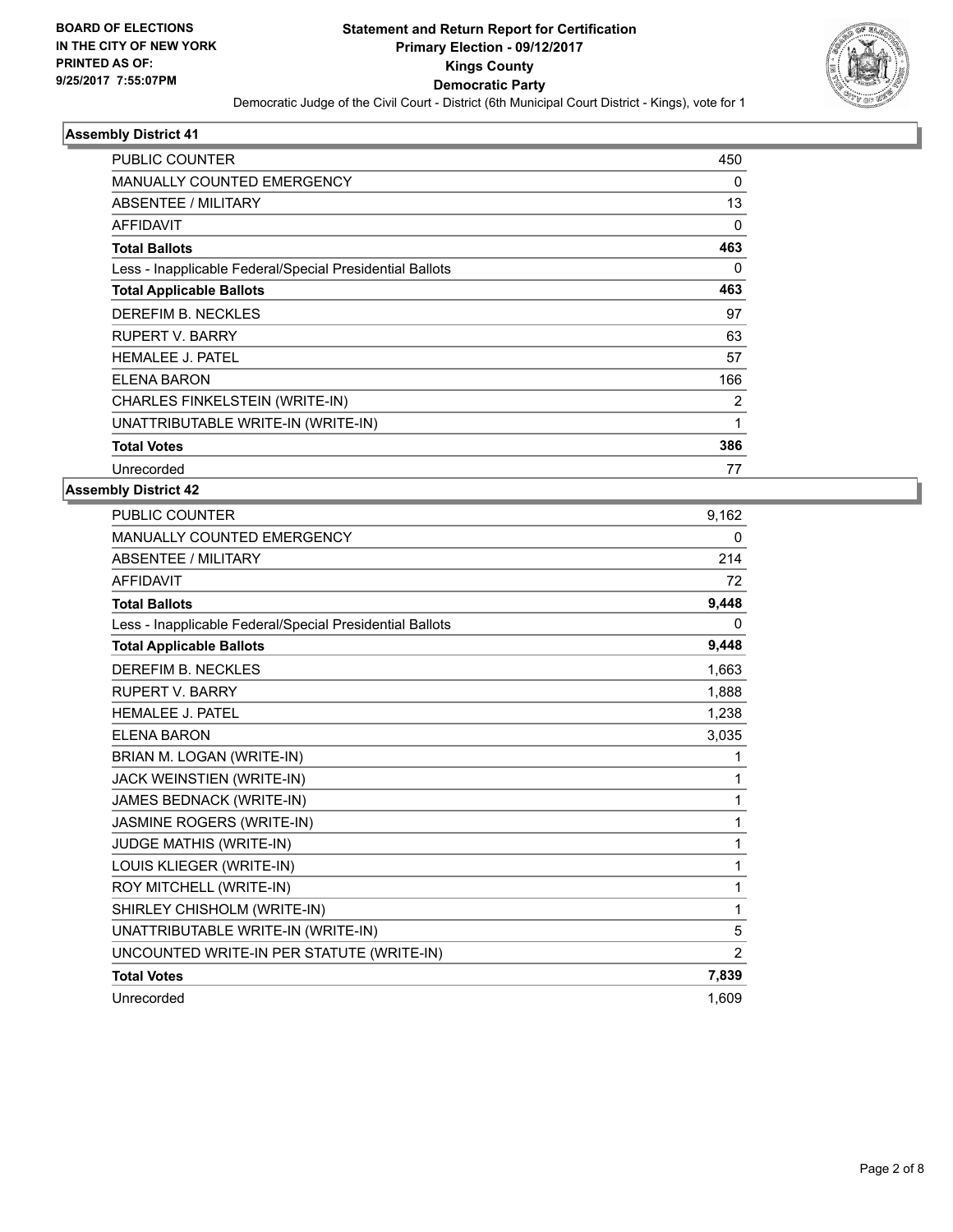

| <b>PUBLIC COUNTER</b>                                    | 7,442    |
|----------------------------------------------------------|----------|
| <b>MANUALLY COUNTED EMERGENCY</b>                        | 0        |
| <b>ABSENTEE / MILITARY</b>                               | 141      |
| <b>AFFIDAVIT</b>                                         | 85       |
| <b>Total Ballots</b>                                     | 7,668    |
| Less - Inapplicable Federal/Special Presidential Ballots | $\Omega$ |
| <b>Total Applicable Ballots</b>                          | 7,668    |
| <b>DEREFIM B. NECKLES</b>                                | 1,016    |
| <b>RUPERT V. BARRY</b>                                   | 1,858    |
| <b>HEMALEE J. PATEL</b>                                  | 1,038    |
| <b>ELENA BARON</b>                                       | 2,385    |
| ALEX PAREENE (WRITE-IN)                                  | 1        |
| CHANINA SPERLIN (WRITE-IN)                               | 1        |
| ISIRIS ISELA ISAAC (WRITE-IN)                            | 1        |
| JABARI BRISPORT (WRITE-IN)                               | 1        |
| JEREMY CORBYN (WRITE-IN)                                 | 1        |
| KENDEA A. JOHNSON (WRITE-IN)                             | 1        |
| LAYNE LAVIN (WRITE-IN)                                   | 1        |
| REBECCA K. HARTAN (WRITE-IN)                             | 1        |
| UNATTRIBUTABLE WRITE-IN (WRITE-IN)                       | 7        |
| <b>Total Votes</b>                                       | 6,312    |
| Unrecorded                                               | 1,356    |
|                                                          |          |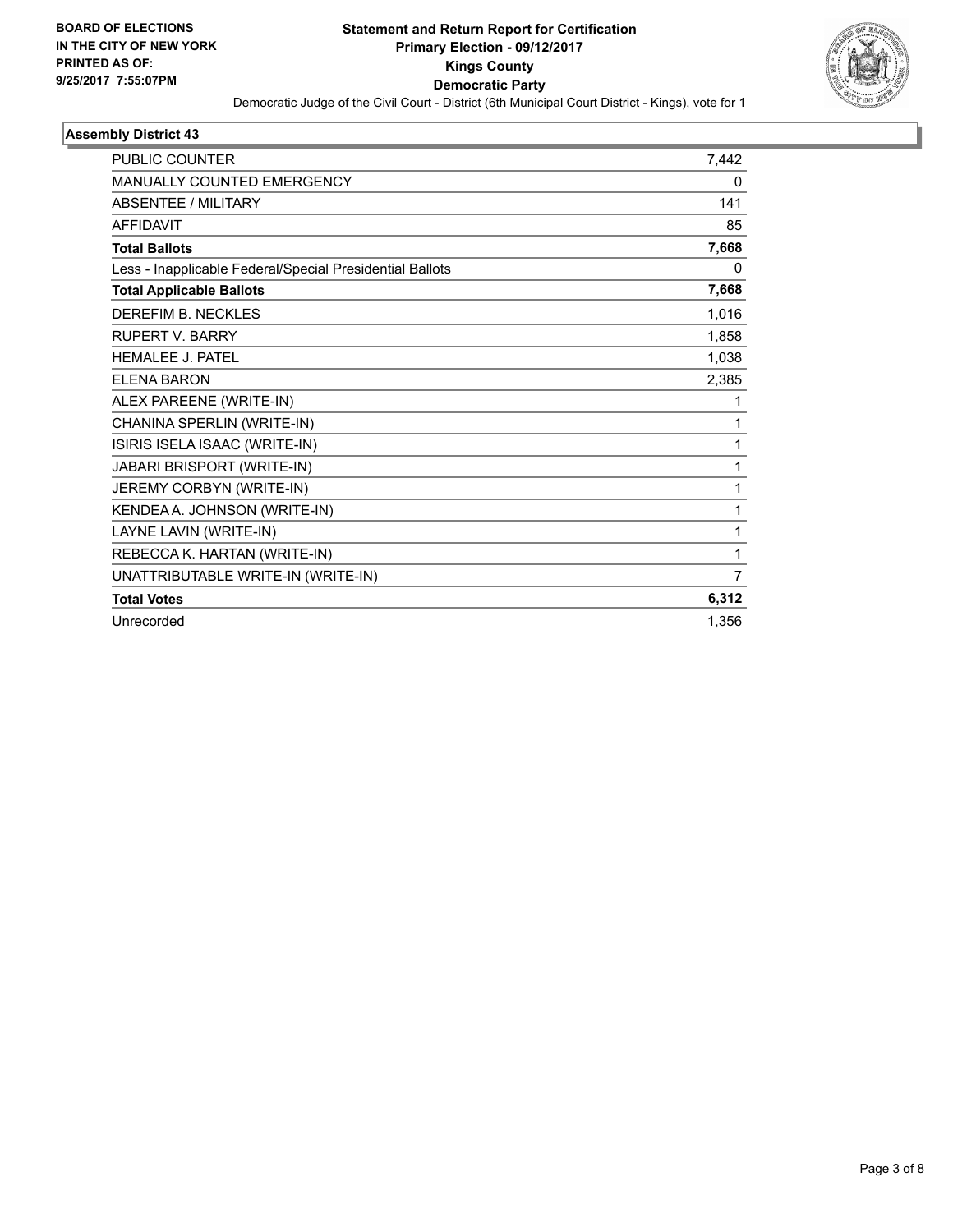

| <b>PUBLIC COUNTER</b>                                    | 5,687 |
|----------------------------------------------------------|-------|
| MANUALLY COUNTED EMERGENCY                               | 1     |
| ABSENTEE / MILITARY                                      | 89    |
| <b>AFFIDAVIT</b>                                         | 37    |
| <b>Total Ballots</b>                                     | 5,814 |
| Less - Inapplicable Federal/Special Presidential Ballots | 0     |
| <b>Total Applicable Ballots</b>                          | 5,814 |
| DEREFIM B. NECKLES                                       | 315   |
| <b>RUPERT V. BARRY</b>                                   | 716   |
| <b>HEMALEE J. PATEL</b>                                  | 1,739 |
| <b>ELENA BARON</b>                                       | 2,071 |
| CARDIGI WADE (WRITE-IN)                                  | 1     |
| DANIEL FABRIAMT (WRITE-IN)                               | 1     |
| DONALD TRUMP, JR. (WRITE-IN)                             | 1     |
| <b>ENNIS KLIEGMEN (WRITE-IN)</b>                         | 1     |
| <b>GARY SHAFFER (WRITE-IN)</b>                           | 1     |
| JONATHAN FRIED (WRITE-IN)                                | 1     |
| JOSHUA JOSEPH LAX (WRITE-IN)                             | 1     |
| JULIE KAY (WRITE-IN)                                     | 1     |
| MARC CHASE (WRITE-IN)                                    | 1     |
| MILES RAVITZ (WRITE-IN)                                  | 1     |
| MILLS LANE (WRITE-IN)                                    | 1     |
| MORDECHAI DECKELBAUM (WRITE-IN)                          | 2     |
| MORDECHAI HIRTENFELD (WRITE-IN)                          | 1     |
| PEGGY MARTINEZ (WRITE-IN)                                | 1     |
| UNATTRIBUTABLE WRITE-IN (WRITE-IN)                       | 6     |
| <b>Total Votes</b>                                       | 4,862 |
| Unrecorded                                               | 952   |
| bhr Dioteint 40                                          |       |

| <b>PUBLIC COUNTER</b>                                    | 929 |
|----------------------------------------------------------|-----|
| <b>MANUALLY COUNTED EMERGENCY</b>                        | 0   |
| ABSENTEE / MILITARY                                      | 31  |
| <b>AFFIDAVIT</b>                                         | 6   |
| <b>Total Ballots</b>                                     | 966 |
| Less - Inapplicable Federal/Special Presidential Ballots | 0   |
| <b>Total Applicable Ballots</b>                          | 966 |
| DEREFIM B. NECKLES                                       | 46  |
| <b>RUPERT V. BARRY</b>                                   | 82  |
| <b>HEMALEE J. PATEL</b>                                  | 89  |
| ELENA BARON                                              | 530 |
| IAN D GIRSHEK (WRITE-IN)                                 | 1   |
| IAN D. GIRSHEK (WRITE-IN)                                | 1   |
| TARDIS JOHNSON (WRITE-IN)                                | 1   |
| <b>Total Votes</b>                                       | 750 |
| Unrecorded                                               | 216 |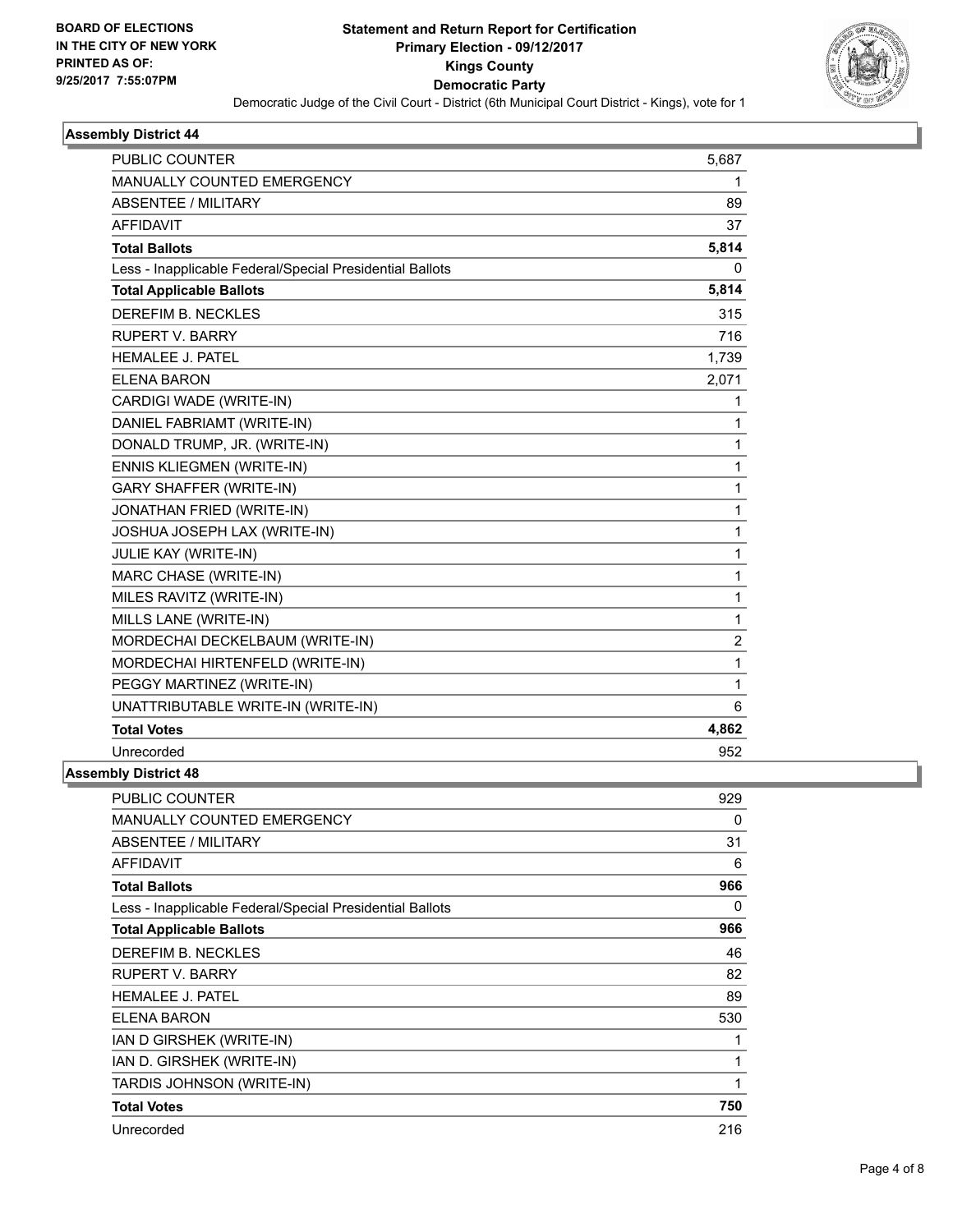

| PUBLIC COUNTER                                           | 3,266        |
|----------------------------------------------------------|--------------|
| <b>MANUALLY COUNTED EMERGENCY</b>                        | $\mathbf{0}$ |
| ABSENTEE / MILITARY                                      | 60           |
| <b>AFFIDAVIT</b>                                         | 21           |
| <b>Total Ballots</b>                                     | 3,347        |
| Less - Inapplicable Federal/Special Presidential Ballots | $\Omega$     |
| <b>Total Applicable Ballots</b>                          | 3,347        |
| DEREFIM B. NECKLES                                       | 157          |
| <b>RUPERT V. BARRY</b>                                   | 381          |
| <b>HEMALEE J. PATEL</b>                                  | 1,235        |
| <b>ELENA BARON</b>                                       | 1,021        |
| <b>KEN ROBINSON (WRITE-IN)</b>                           | 1            |
| LAURA JACOBSON (WRITE-IN)                                | 1            |
| LISA GARCIA (WRITE-IN)                                   | 1            |
| STEVEN E. SHOVERS (WRITE-IN)                             | 1            |
| TOM ROBERTS (WRITE-IN)                                   | 1            |
| <b>Total Votes</b>                                       | 2,799        |
| Unrecorded                                               | 548          |
|                                                          |              |

| <b>PUBLIC COUNTER</b>                                    | 6,438 |
|----------------------------------------------------------|-------|
| MANUALLY COUNTED EMERGENCY                               | 0     |
| ABSENTEE / MILITARY                                      | 129   |
| <b>AFFIDAVIT</b>                                         | 66    |
| <b>Total Ballots</b>                                     | 6,633 |
| Less - Inapplicable Federal/Special Presidential Ballots | 0     |
| <b>Total Applicable Ballots</b>                          | 6,633 |
| DEREFIM B. NECKLES                                       | 730   |
| <b>RUPERT V. BARRY</b>                                   | 1,440 |
| <b>HEMALEE J. PATEL</b>                                  | 1,193 |
| ELENA BARON                                              | 1,774 |
| EMMA WALTERS (WRITE-IN)                                  | 1     |
| RUPERT SHELDRAKE (WRITE-IN)                              | 1     |
| UNATTRIBUTABLE WRITE-IN (WRITE-IN)                       | 15    |
| UNCOUNTED WRITE-IN PER STATUTE (WRITE-IN)                | 1     |
| <b>Total Votes</b>                                       | 5,155 |
| Unrecorded                                               | 1,478 |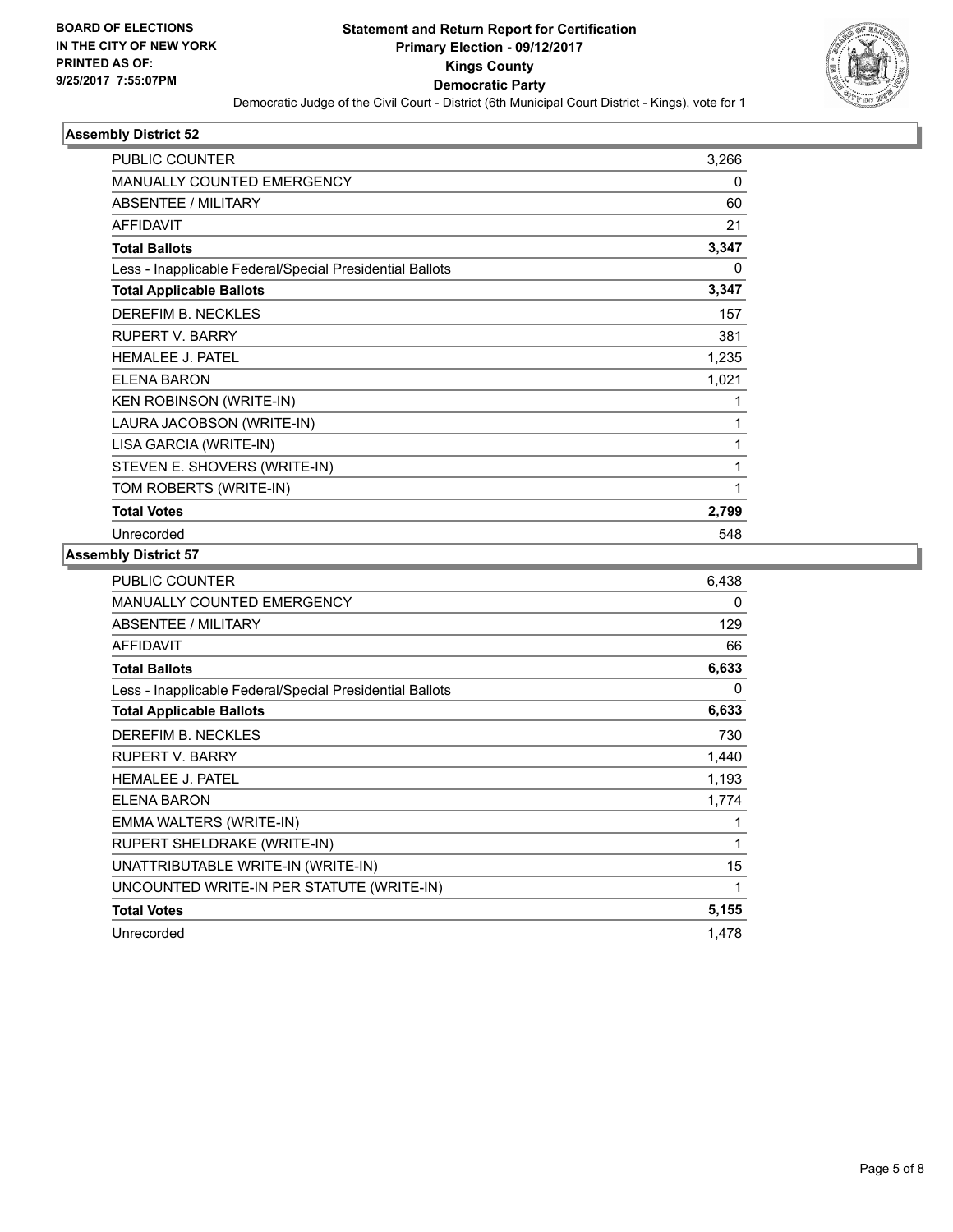

| <b>PUBLIC COUNTER</b>                                    | 829 |
|----------------------------------------------------------|-----|
| <b>MANUALLY COUNTED EMERGENCY</b>                        | 0   |
| ABSENTEE / MILITARY                                      | 20  |
| <b>AFFIDAVIT</b>                                         | 2   |
| <b>Total Ballots</b>                                     | 851 |
| Less - Inapplicable Federal/Special Presidential Ballots | 0   |
| <b>Total Applicable Ballots</b>                          | 851 |
| DEREFIM B. NECKLES                                       | 241 |
| RUPERT V. BARRY                                          | 143 |
| <b>HEMALEE J. PATEL</b>                                  | 71  |
| ELENA BARON                                              | 266 |
| DANIELLE CASTOR (WRITE-IN)                               |     |
| UNCOUNTED WRITE-IN PER STATUTE (WRITE-IN)                | 1   |
| <b>Total Votes</b>                                       | 723 |
| Unrecorded                                               | 128 |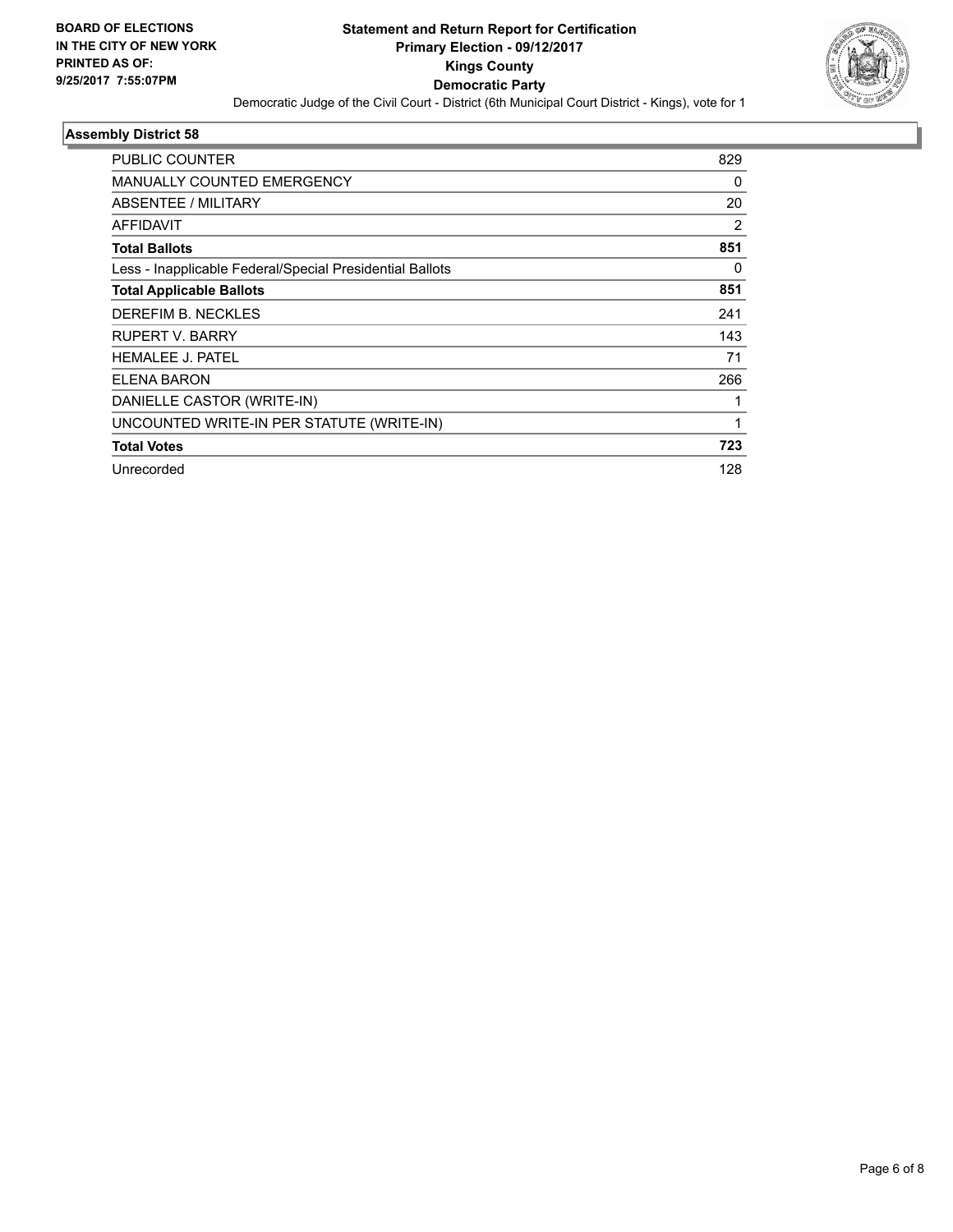

## **Total for Democratic Judge of the Civil Court - District (6th Municipal Court District - Kings) - Kings County**

| <b>PUBLIC COUNTER</b>                                    | 34,203       |
|----------------------------------------------------------|--------------|
| MANUALLY COUNTED EMERGENCY                               | 1            |
| <b>ABSENTEE / MILITARY</b>                               | 697          |
| AFFIDAVIT                                                | 289          |
| <b>Total Ballots</b>                                     | 35,190       |
| Less - Inapplicable Federal/Special Presidential Ballots | 0            |
| <b>Total Applicable Ballots</b>                          | 35,190       |
| DEREFIM B. NECKLES                                       | 4,265        |
| <b>RUPERT V. BARRY</b>                                   | 6,571        |
| <b>HEMALEE J. PATEL</b>                                  | 6,660        |
| ELENA BARON                                              | 11,248       |
| ALEX PAREENE (WRITE-IN)                                  | 1            |
| BRIAN M. LOGAN (WRITE-IN)                                | 1            |
| CARDIGI WADE (WRITE-IN)                                  | 1            |
| CHANINA SPERLIN (WRITE-IN)                               | 1            |
| CHARLES FINKELSTEIN (WRITE-IN)                           | 2            |
| DANIEL FABRIAMT (WRITE-IN)                               | 1            |
| DANIELLE CASTOR (WRITE-IN)                               | 1            |
| DONALD TRUMP, JR. (WRITE-IN)                             | $\mathbf 1$  |
| EMMA WALTERS (WRITE-IN)                                  | $\mathbf{1}$ |
| <b>ENNIS KLIEGMEN (WRITE-IN)</b>                         | 1            |
| <b>GARY SHAFFER (WRITE-IN)</b>                           | 1            |
| IAN D GIRSHEK (WRITE-IN)                                 | 1            |
| IAN D. GIRSHEK (WRITE-IN)                                | 1            |
| ISIRIS ISELA ISAAC (WRITE-IN)                            | $\mathbf 1$  |
| JABARI BRISPORT (WRITE-IN)                               | $\mathbf{1}$ |
| JACK WEINSTIEN (WRITE-IN)                                | 1            |
| JAMES BEDNACK (WRITE-IN)                                 | 1            |
| JASMINE ROGERS (WRITE-IN)                                | 1            |
| JEREMY CORBYN (WRITE-IN)                                 | 1            |
| JONATHAN FRIED (WRITE-IN)                                | 1            |
| JOSHUA JOSEPH LAX (WRITE-IN)                             | $\mathbf{1}$ |
| JUDGE MATHIS (WRITE-IN)                                  | 1            |
| JULIE KAY (WRITE-IN)                                     | 1            |
| <b>KEN ROBINSON (WRITE-IN)</b>                           | 1            |
| KENDEA A. JOHNSON (WRITE-IN)                             | 1            |
| LAURA JACOBSON (WRITE-IN)                                | 1            |
| LAYNE LAVIN (WRITE-IN)                                   | 1            |
| LISA GARCIA (WRITE-IN)                                   | 1            |
| LOUIS KLIEGER (WRITE-IN)                                 | 1            |
| MARC CHASE (WRITE-IN)                                    | 1            |
| MILES RAVITZ (WRITE-IN)                                  | 1            |
| MILLS LANE (WRITE-IN)                                    | 1            |
| MORDECHAI DECKELBAUM (WRITE-IN)                          | 2            |
| MORDECHAI HIRTENFELD (WRITE-IN)                          | 1            |
| PEGGY MARTINEZ (WRITE-IN)                                | $\mathbf{1}$ |